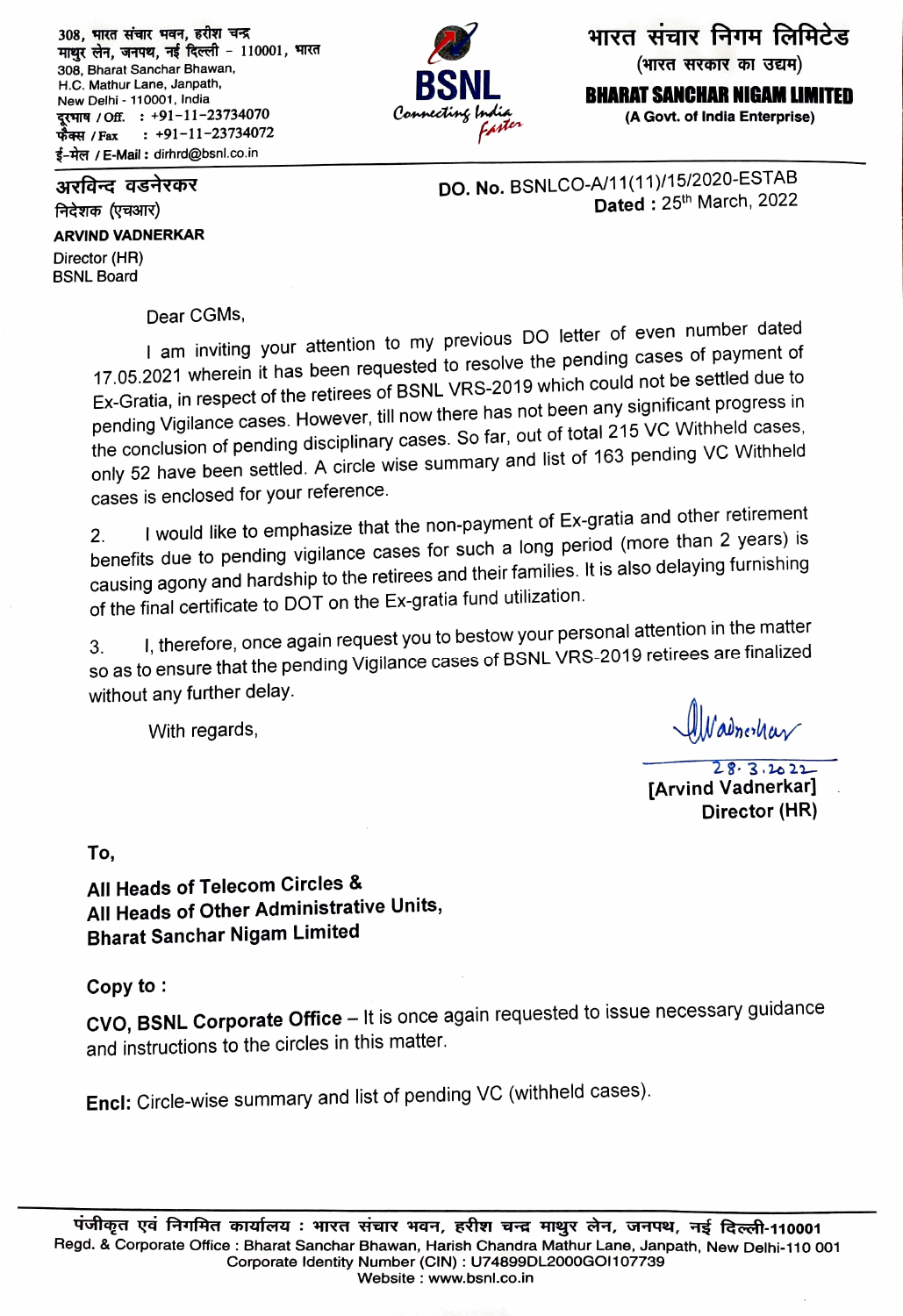## **BSNL VRS-2019 - VC Withheld cases**

| <b>Circle</b>                  | <b>VC Withheld cases</b> |
|--------------------------------|--------------------------|
| Andhra Pradesh Telecom Circle  | 11                       |
| Assam Telecom Circle           | $\mathbf{1}$             |
| <b>Bihar Telecom Circle</b>    | 17                       |
| Calcutta Metro District        | 4                        |
| Chennai Metro District         | 4                        |
| Corporate Office               | $\overline{2}$           |
| Eastern telecom Region (ETR)   | 3                        |
| <b>Gujarat Telecom Circle</b>  | 15                       |
| Haryana Telecom Circle         | 3                        |
| Inspections                    | $\overline{1}$           |
| Jammu & Kashmir Telecom Circle | 1                        |
| <b>Jharkand Telecom Circle</b> | 3                        |
| Karnataka Telecom Circle       | 11                       |
| Kerala Telecom Circle          | 5                        |
| Madhya Pradesh Telecom Circle  | 6                        |
| Maharashtra Telecom Circle     | 7                        |
| <b>NCNGN</b>                   | 1                        |
| <b>NTR</b>                     | $\overline{1}$           |
| Odisha Telecom Circle          | 6                        |
| Punjab Telecom Circle          | 3                        |
| Rajasthan Telecom Circle       | 11                       |
| <b>STR</b>                     | $\overline{2}$           |
| <b>Tamil Nadu Circle</b>       | 16                       |
| Telangana Telecom circle       | 4                        |
| UP (E) Telecom Circle          | 11                       |
| UP (W) Telecom Circle          | 6                        |
| West Bengal Telecom Circle     | 6                        |
| <b>WTR</b>                     | $\overline{2}$           |
| Total                          | 163                      |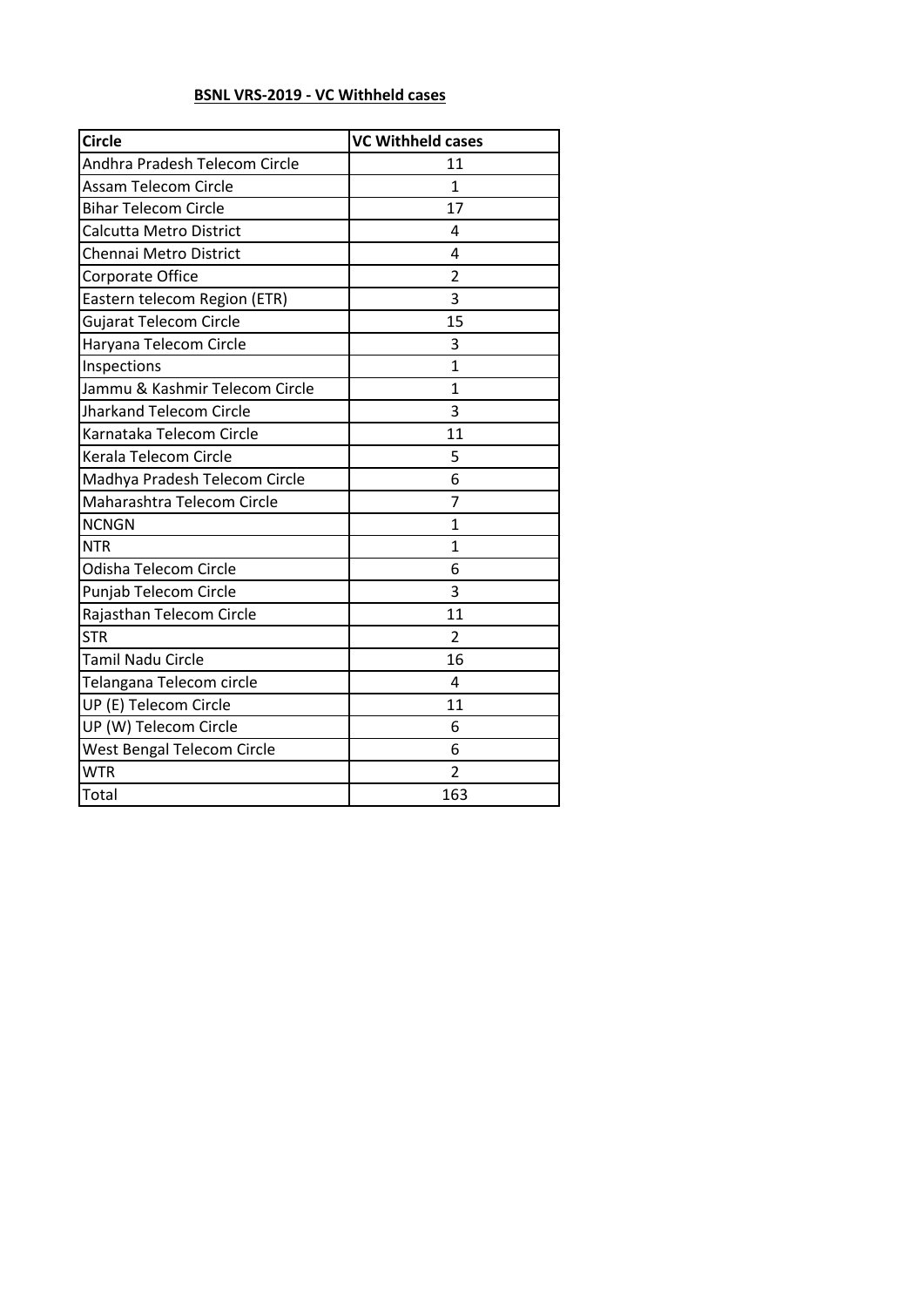## **BSNL VRS - 2019 \_ VC Withheld cases (As on 07.03.2022)**

| S.No.          | Pers.No. | <b>Employee Name</b>                                         | <b>Personal Area Text</b>                                  | <b>Personal Subarea Text</b>    |
|----------------|----------|--------------------------------------------------------------|------------------------------------------------------------|---------------------------------|
| 1              |          | 847 SURYANARAYANA GURIVELLI                                  | Andhra Pradesh Telecom Circle                              | Srikakulam TD                   |
| $\overline{2}$ |          | 98701319 SATYANARAYANA MURTHY DHULIPALA                      | Andhra Pradesh Telecom Circle                              | Vijayawada TD                   |
| 3              |          | 98902301 BARIKAYYA BAGADI                                    | Andhra Pradesh Telecom Circle                              | Srikakulam TD                   |
| 4              |          | 98902995 CHINA MALAKONDALU JAKKULA                           | Andhra Pradesh Telecom Circle                              | Prakasam TD                     |
| 5              |          | 99100814 SUDARSANA RAJU GANGAVAMSAM                          | Andhra Pradesh Telecom Circle                              | Srikakulam TD                   |
| 6              |          | 99202652 MALLAYYA KELLI                                      | Andhra Pradesh Telecom Circle                              | Srikakulam TD                   |
| $\overline{7}$ |          | 99213233 APPARAO YANDA                                       | Andhra Pradesh Telecom Circle                              | Srikakulam TD                   |
| 8              |          | 99303833 CHANDRAYYA MAMIDIPELLI                              | Andhra Pradesh Telecom Circle                              | Srikakulam TD                   |
| 9              |          | 99305518 NOOKA RAJU THUMMALAPALLI                            | Andhra Pradesh Telecom Circle                              | East GodavariTD                 |
| 10             |          | 99402877 SIMHACHALAM SINGURU                                 | Andhra Pradesh Telecom Circle                              | Srikakulam TD                   |
| 11             |          | 99403879 YEDUKONDALU CHENNAM                                 | Andhra Pradesh Telecom Circle                              | Guntur TD                       |
| 12             |          | 99104092 ABHIJIT DAS                                         | Assam Telecom Circle                                       | Kokrajhar TD                    |
| 13             |          | 7937 RAMDAYAL RAM                                            | <b>Bihar Telecom Circle</b>                                | Monghyr TD                      |
| 14             |          | 103489 JITENDRA KUMAR                                        | <b>Bihar Telecom Circle</b>                                | Monghyr TD                      |
| 15             |          | 98012723 DINESH CHANDRA VERMA                                | <b>Bihar Telecom Circle</b>                                | CO, Patna                       |
| 16             |          | 98105867 SUNIL KUMAR                                         | <b>Bihar Telecom Circle</b>                                | CO, Patna                       |
| 17             |          | 98314158 PRAMOD KUMAR SINGH                                  | Bihar Telecom Circle                                       | Patna TD                        |
| 18             |          | 98408060 NARESH CHOUDHARY                                    | <b>Bihar Telecom Circle</b><br><b>Bihar Telecom Circle</b> | CO, Patna                       |
| 19             |          | 98501898 SHIVA KANT DUBEY                                    |                                                            | Chapra TD                       |
| 20             |          | 98914079 RAMANAND ANAND<br>98914235 UMESH CHOUDHARY          | <b>Bihar Telecom Circle</b>                                | Patna TD                        |
| 21<br>22       |          | 99005705 RAJU KUMAR GUPTA                                    | <b>Bihar Telecom Circle</b><br><b>Bihar Telecom Circle</b> | Patna TD<br>CO, Patna           |
| 23             |          | 99312523 CHATTU LAL RAI                                      | <b>Bihar Telecom Circle</b>                                | Patna TD                        |
| 24             |          | 99406526 BECHAN PRASAD                                       | <b>Bihar Telecom Circle</b>                                | <b>Hajipur TD</b>               |
| 25             |          | 99504206 AWADHESH KUMAR YADAV                                | <b>Bihar Telecom Circle</b>                                | Chapra TD                       |
| 26             |          | 99602311 HARI CHARAN SINGH                                   | <b>Bihar Telecom Circle</b>                                | Chapra TD                       |
| 27             |          | 99801450 SRIKISUN PRASAD                                     | <b>Bihar Telecom Circle</b>                                | Chapra TD                       |
| 28             |          | 99802346 BINOD SAH                                           | <b>Bihar Telecom Circle</b>                                | <b>Bettiah TD</b>               |
| 29             |          | 99903303 PRABHU SAH                                          | <b>Bihar Telecom Circle</b>                                | Motihari TD                     |
| 30             |          | 12205 GOUTAM CHAKRABORTY                                     | Calcutta Metro District                                    | CO, Kolkata                     |
| 31             |          | 98805557 TAPAN KUMAR GUHA                                    | Calcutta Metro District                                    | <b>CTD North</b>                |
| 32             |          | 99002982 BIMAL CHANDRA CHOWDHURY                             | Calcutta Metro District                                    | CTD North                       |
| 33             |          | 99508497 MANIK LAL GHOSH                                     | Calcutta Metro District                                    | <b>CTD West</b>                 |
| 34             |          | 6241 SUNDERRAJAN A                                           | Chennai Metro District                                     | <b>CHTD NORTH</b>               |
| 35             |          | 6579 KARUNAKARAN N                                           | Chennai Metro District                                     | <b>CHTD NORTH</b>               |
| 36             |          | 99206860 VIJAYASARATHY R                                     | Chennai Metro District                                     | <b>CHTD SOUTH</b>               |
| 37             |          | 99600337 RADHIKA A                                           | Chennai Metro District                                     | <b>CHTD NORTH</b>               |
| 38             |          | 98309924 DAHAL SINGH                                         | Corporate Office                                           | CO, New Delhi                   |
| 39             |          | 99100673 VISHAMBER SINGH MEENA                               | Corporate Office                                           | CO, New Delhi                   |
| 40             |          | 11924 UTTAM KUMAR MANDAL                                     | Eastern telecom Region (ETR)                               | Ranchi                          |
| 41             |          | 98311124 HITESWAR BORDEORI                                   | Eastern telecom Region (ETR)                               | Guwahati                        |
| 42             |          | 98910118 VIJAISHANKER RAI                                    | Eastern telecom Region (ETR)                               | Ranchi                          |
| 43             |          | 98218003 CHANDRAKANT BHAVSAR                                 | <b>Gujarat Telecom Circle</b>                              | CO, Ahmedabad                   |
| 44             |          | 98315856 SURENDRASINH SOLANKI                                | <b>Gujarat Telecom Circle</b>                              | Mehsana TD                      |
| 45             |          | 98316015 KIRITKUMAR RATILAL MODH                             | <b>Gujarat Telecom Circle</b>                              | Ahmedabad TD                    |
| 46             |          | 98316979 IBRAHIM MEMON                                       | Gujarat Telecom Circle                                     | Bhuj (Kutch) TD                 |
| 47             |          | 98505822 HANIFBHAI PATEL                                     | Gujarat Telecom Circle                                     | Surat TD                        |
| 48             |          | 98702968 BABU LAL KALAL                                      | Gujarat Telecom Circle                                     | Mehsana TD                      |
| 49             |          | 98704552 ANIL NIHALANI                                       | Gujarat Telecom Circle                                     | Vadodara TD                     |
| 50<br>51       |          | 98704995 AMITKUMAR SHAH<br>98809620 IMTIYAZ RASULKHAN PATHAN | Gujarat Telecom Circle<br>Gujarat Telecom Circle           | Nadiad-Kheda TD<br>Ahmedabad TD |
| 52             |          | 98916549 ODHVAJI SANGHANI                                    | Gujarat Telecom Circle                                     | Rajkot TD                       |
| 53             |          | 99005169 JIGNESH KANSARA                                     | Gujarat Telecom Circle                                     | CO, Ahmedabad                   |
| 54             |          | 99315316 RAJESHWAR PRASAD                                    | <b>Gujarat Telecom Circle</b>                              | Bhuj (Kutch) TD                 |
| 55             |          | 99414262 ANILKUMAR DWIVEDI                                   | Gujarat Telecom Circle                                     | Surat TD                        |
| 56             |          | 99414423 MAHENDRAKUMAR SHANKARLAL CHAUHAN                    | Gujarat Telecom Circle                                     | Ahmedabad TD                    |
| 57             |          | 99414958 KHODABHAI SHANKERBHAI CHAMAR                        | Gujarat Telecom Circle                                     | Ahmedabad TD                    |
| 58             |          | 98311437 PARAS SINGH                                         | Haryana Telecom Circle                                     | <b>Hissar TD</b>                |
| 59             |          | 98808408 RAJINDER SINGH                                      | Haryana Telecom Circle                                     | Rohtak TD                       |
| 60             |          | 98912620 JAI PARKASH                                         | Haryana Telecom Circle                                     | Narnaul-Rewari                  |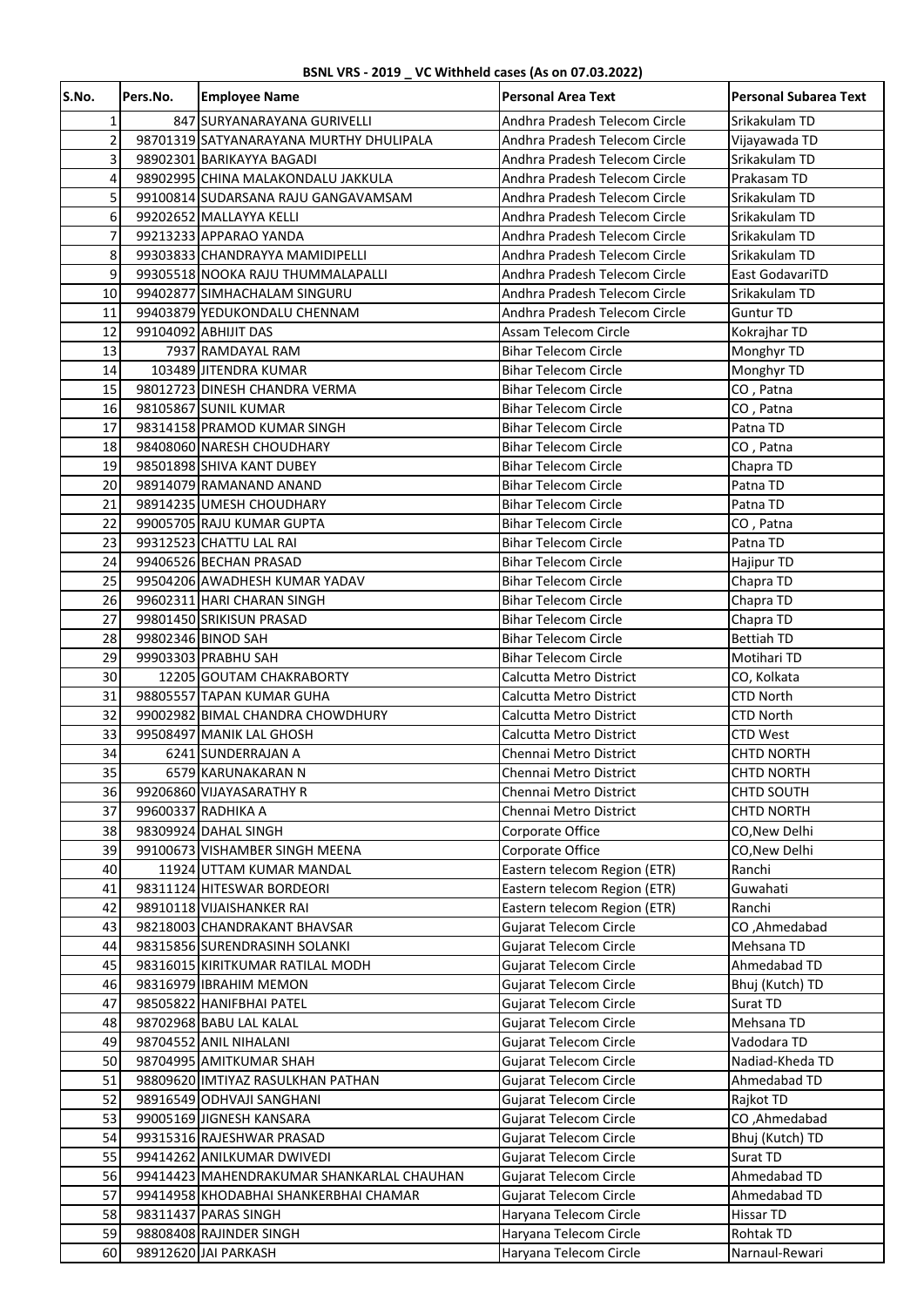| S.No.      | Pers.No.          | <b>Employee Name</b>                                  | <b>Personal Area Text</b>                                   | <b>Personal Subarea Text</b> |
|------------|-------------------|-------------------------------------------------------|-------------------------------------------------------------|------------------------------|
| 61         |                   | 98603000 MOHAN SINGH                                  | Inspections                                                 | Lucknow                      |
| 62         |                   | 98917697 ROSHAN LAL BHAT                              | Jammu & Kashmir Telecom Circle                              | Leh TD                       |
| 63         |                   | 98505430 JALIM SINGH                                  | <b>Jharkand Telecom Circle</b>                              | Hazaribagh TD                |
| 64         |                   | 99510193 SADA NAND PRASAD                             | <b>Jharkand Telecom Circle</b>                              | Dumka TD                     |
| 65         |                   | 99604975 ADITYA KUMAR                                 | Jharkand Telecom Circle                                     | Hazaribagh TD                |
| 66         |                   | 98112668 THOLASIRAM                                   | Karnataka Telecom Circle                                    | <b>Bangalore TD</b>          |
| 67         |                   | 98311455 B M NYAMATI                                  | Karnataka Telecom Circle                                    | <b>Bangalore TD</b>          |
| 68         |                   | 98405474 MONESH SIDRAY PATTAR                         | Karnataka Telecom Circle                                    | CO, Bangalore                |
| 69         |                   | 98503465 SHARADA R S                                  | Karnataka Telecom Circle                                    | Devangere TD                 |
| 70         |                   | 98703346 SATHYENDRA PRAKASH                           | Karnataka Telecom Circle                                    | Devangere TD                 |
| 71         |                   | 98704500 R GOVINDAPPA                                 | Karnataka Telecom Circle                                    | <b>Bangalore TD</b>          |
| 72         |                   | 99210660 S GOPALAKRISHNA RAJU                         | Karnataka Telecom Circle                                    | <b>Bangalore TD</b>          |
| 73         |                   | 99315668 K MUNISWAMY                                  | Karnataka Telecom Circle                                    | <b>Bangalore TD</b>          |
| 74         |                   | 99415266 SHANKAR K                                    | Karnataka Telecom Circle                                    | <b>Bangalore TD</b>          |
| 75         |                   | 99501435 MADEGOWDA B                                  | Karnataka Telecom Circle                                    | Mysore TD                    |
| 76         |                   | 99603941 VIJAYKUMAR I INAMDAR                         | Karnataka Telecom Circle                                    | <b>Bangalore TD</b>          |
| 77         |                   | 98504214 THOMAS MATHEW                                | Kerala Telecom Circle                                       | Tiruvalla TD                 |
| 78         | 98504848 RAJAN G  |                                                       | Kerala Telecom Circle                                       | Palghat TD                   |
| 79         | 99004957 BABU P S |                                                       | Kerala Telecom Circle                                       | Ernakulam TD                 |
| 80         |                   | 99311044 JAWAHAR RAJ M                                | Kerala Telecom Circle                                       | Palghat TD                   |
| 81         |                   | 99408153 MATHAI TV                                    | Kerala Telecom Circle                                       | <b>Trichur TD</b>            |
| 82         |                   | 98302631 NARESH KUMAR NANDANWAR                       | Madhya Pradesh Telecom Circle                               | Jabalpur TD                  |
| 83         |                   | 98804124 PRAKASH MAHADEV PARATE                       | Madhya Pradesh Telecom Circle                               | <b>Bhopal TD</b>             |
| 84         |                   | 98901316 NAWAB ALI                                    | Madhya Pradesh Telecom Circle                               | Vidisha TD                   |
| 85         |                   | 98905326 GYAS AHMED                                   | Madhya Pradesh Telecom Circle                               | <b>Bhopal TD</b>             |
| 86<br>87   |                   | 99005671 RAJMANI TIWARI                               | Madhya Pradesh Telecom Circle                               | Rajgarh TD<br>Itarasi TD     |
| 88         |                   | 99401214 DWARKA PRASAD<br>401087 MULANI JAHEEDA RASUL | Madhya Pradesh Telecom Circle<br>Maharashtra Telecom Circle | Osmanabad TD                 |
| 89         |                   | 98114527 SHAILAJA ASHOK NIVARGIKAR                    | Maharashtra Telecom Circle                                  | Aurangabad TD                |
| 90         |                   | 98218638 SANJAY BHASKAR PAWASKAR                      | Maharashtra Telecom Circle                                  | CO, Mumbai                   |
| 91         |                   | 98306478 MRS TARA VIJAY DONGRE                        | Maharashtra Telecom Circle                                  | Akola TD                     |
| 92         |                   | 98605910 TAKSANDE VIDYA EKNATH                        | Maharashtra Telecom Circle                                  | Nagpur TD                    |
| 93         |                   | 99104352 RANADE YASHWANT ANANTRAO                     | Maharashtra Telecom Circle                                  | Nagpur TD                    |
| 94         |                   | 99503324 SHEKHAR KAMBLE                               | Maharashtra Telecom Circle                                  | Yeotmal TD                   |
| 95         |                   | 98503699 RAJENDRA PRASAD                              | <b>NCNGN</b>                                                | CO, New Delhi                |
| 96         |                   | 99211795 PAWAN KUMAR                                  | <b>NTR</b>                                                  | <b>JAIPUR</b>                |
| 97         |                   | 98305102 GAGAN BEHARI SETHI                           | Odisha Telecom Circle                                       | <b>Berhampur TD</b>          |
| 98         |                   | 98907234 RAMA CHANDRA NAYAK                           | Odisha Telecom Circle                                       | Phulbani TD                  |
| 99         |                   | 99103812 NILAKANTHA NAIK                              | Odisha Telecom Circle                                       | Bhawanipatna TD              |
| 100        |                   | 99316208 KANHU CHARAN DAS                             | Odisha Telecom Circle                                       | Bhubaneshwar TD              |
| 101        |                   | 99402965 KANHU CHARAN MOHANTY                         | Odisha Telecom Circle                                       | Sambalpur TD                 |
| 102        |                   | 99403300 SATYA NARAYAN PANIGRAHI                      | Odisha Telecom Circle                                       | Koraput TD                   |
| 103        |                   | 98910331 ISHWAR DAYAL AGGARWAL                        | Punjab Telecom Circle                                       | Ropar TD                     |
| 104        |                   | 99402621 GULSHAN KUMAR                                | Punjab Telecom Circle                                       | Pathankot TD                 |
| 105        |                   | 99407938 DARBARA SINGH                                | Punjab Telecom Circle                                       | Ludhiana TD                  |
| 106        |                   | 97907938 MOTI RAM JAT                                 | Rajasthan Telecom Circle                                    | Jaipur TD                    |
| 107        |                   | 98218182 BHAGWAN DAN CHARAN                           | Rajasthan Telecom Circle                                    | <b>Barmer TD</b>             |
| 108        |                   | 98315093 HARI PARSAD SWAMY                            | Rajasthan Telecom Circle                                    | Nagaur TD                    |
| 109        |                   | 98704379 RADHEY SHYAM PANDEY                          | Rajasthan Telecom Circle                                    | Sriganganagar                |
| 110        |                   | 98910413 PURANMAL DINKAR                              | Rajasthan Telecom Circle                                    | Jhunjhunu TD                 |
| 111        |                   | 98912034 SATYA NARAYAN GUPTA                          | Rajasthan Telecom Circle                                    | Jaipur TD                    |
| 112        |                   | 98917534 SATYA PRASHAD TIWARI                         | Rajasthan Telecom Circle                                    | <b>Bhilwara TD</b>           |
| 113        |                   | 99104431 RAMESH KUMAR SHARMA                          | Rajasthan Telecom Circle                                    | Jaipur TD                    |
| 114<br>115 |                   | 99312147 BABU LAL BUNKAR                              | Rajasthan Telecom Circle<br>Rajasthan Telecom Circle        | Jaipur TD                    |
|            |                   | 99412430 SURMA RAM KATIRIA<br>99511743 JAI RAM MEENA  | Rajasthan Telecom Circle                                    | Ajmer TD<br>Alwar TD         |
| 116<br>117 |                   | 98106640 RANGASWAMY K C                               | <b>STR</b>                                                  | Coimbatore                   |
| 118        |                   | 98402072 M TARANATH                                   | <b>STR</b>                                                  | Hyderabad                    |
| 119        |                   | 98300826 KARUNANIDHI P                                | Tamil Nadu Circle                                           | Erode TD                     |
| 120        |                   | 98301061 MURUGANANDAN R                               | Tamil Nadu Circle                                           | Erode TD                     |